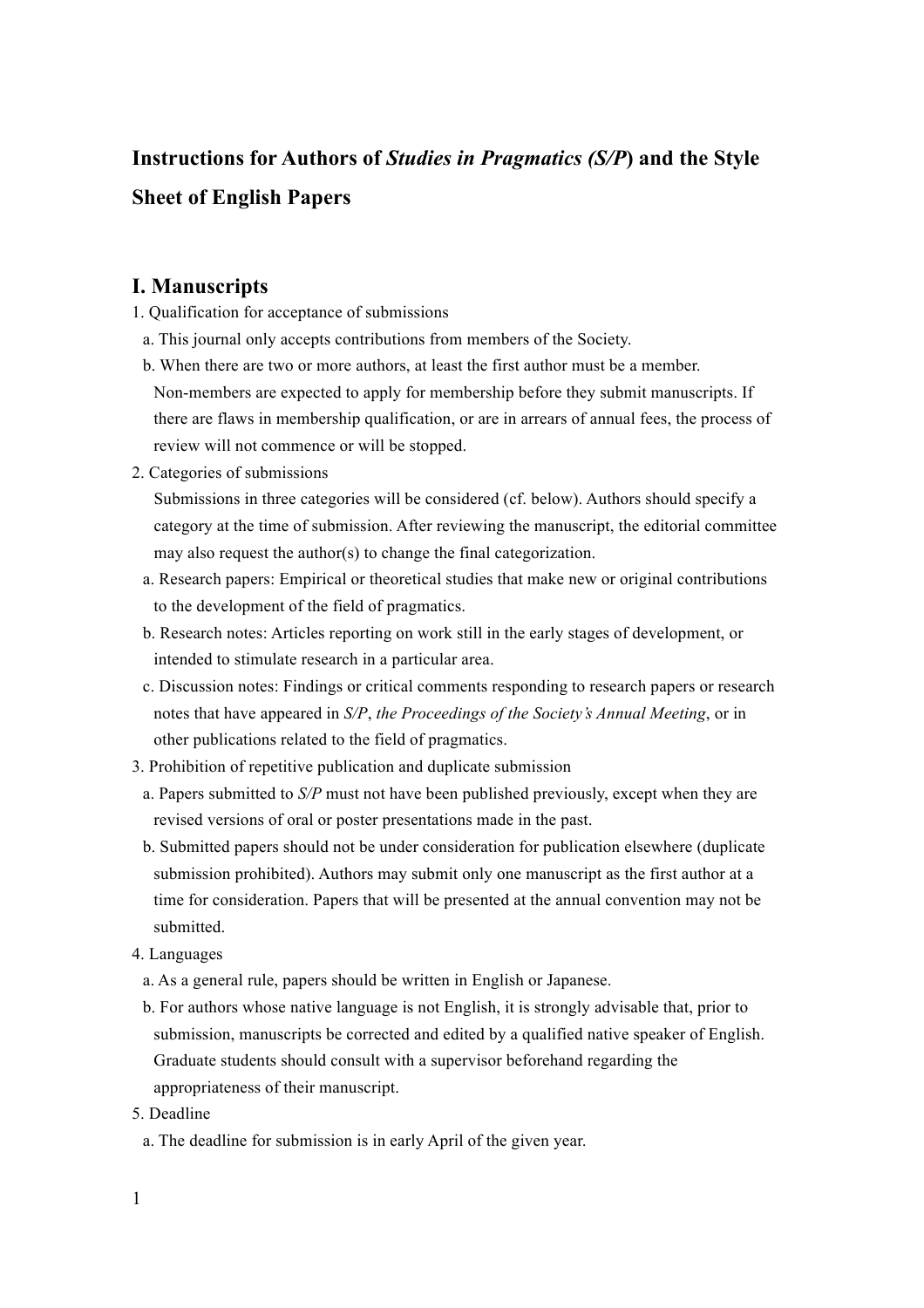- b. Further details will be posted on the PSJ website.
- 6. Submissions
	- a. On a separate coversheet, please indicate the title of the paper, author's name, e-mail address, affiliation & position, and postal address. Authors are requested to submit both manuscript- and coversheet files in both WORD and PDF format by electronic mail.
- b. Further details will be posted on the PSJ website.
- 7. Results

Submitted papers are refereed, and authors will be notified of the results within approximately five months.

- 8. Proofreading
- a. Authors are responsible for the first proofreading only.
- b. Corrections should be limited to typographical errors.
- 9. Offprints

Authors may purchase offprints of their articles at their own expense.

## **II. General Format**

- 1. Paper size, volume and format
	- a. All manuscripts should be submitted on A4 size paper.
	- b. Leave margins of 2.5 cm (1 inch) on the right and left, and 3 cm at the top and bottom.
	- c. Type in 12-point font, 70 strokes per line, 32 lines per page.
	- d. Manuscripts should not exceed the following lengths, including notes and references: research papers, 20 pages; research notes, 10 pages; discussion notes, 5 pages.

If the result is 'acceptable after revision', the author may increase the volume of the paper by approximately 10% in order to make sufficient revisions.

- 2. Layout
	- a. The abstract should appear on the first page of the manuscript, after the title, author's name, and author's affiliation. The abstract itself should be preceded by two blank lines, and begin with the word 'Abstract' in the upper left corner.
	- b. Abstracts of English papers may be written in Japanese or English, and should not be more than 8 lines in length (about 100 words in English).
	- c. The abstract should be followed by two blank lines, followed by the body of text (no abstracts with discussion notes).
	- d. A maximum of 5 keywords should be given below the abstract, preceded by 'Keywords' (no keywords with discussion notes).
	- e. Each new section should be preceded by one blank line.
	- f. Subsection numbers should be followed by a period (e.g. 1.1.)
	- g. Introductions or prefatory remarks should be numbered from 1, not 0.
	- h. Examples should be preceded and followed by one blank line.